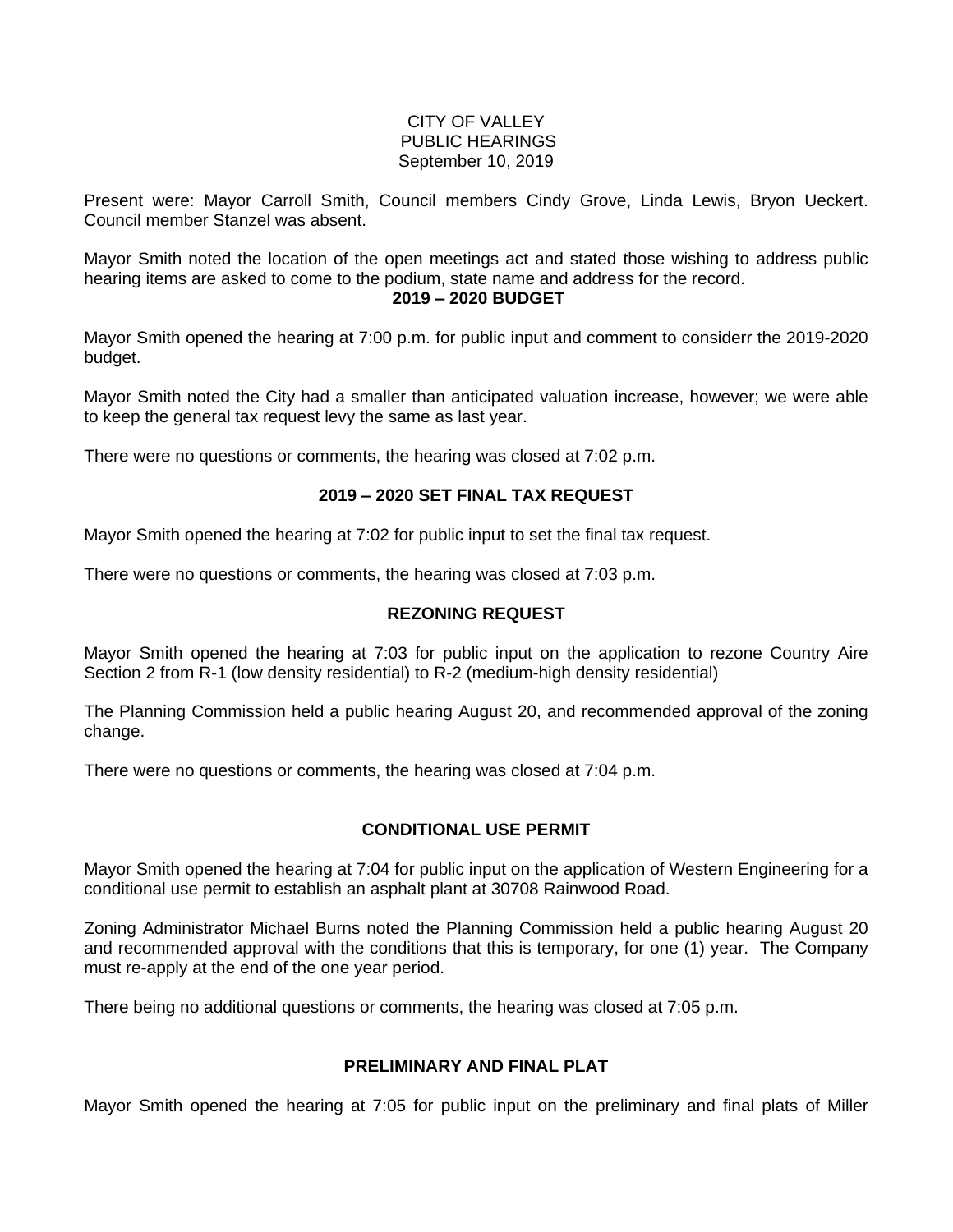Acres – Lots 1 & 2, located in the E  $\frac{1}{2}$ , SW  $\frac{1}{4}$ , Sec 5, T15N, R10E.

Zoning Administrator Michael Burns reported this is a lot division for a family member to maintain the 3 acre minimum required for the property to remain TA (Transistional Agriculture) zoning. The Planning Commission held a public hearing August 20 and recommended approval of the plat(s).

There being no additional questions or comments, the hearing was closed at 7:06 p.m and the hearings were adjourned.

# **MINUTES** REGULAR MEETNG September 10, 2019

Mayor Carroll Smith called the meeting to order at 7:06 p.m. Present were mayor Carroll Smith; council members Cindy Grove, Linda Lewis, Byron Ueckert, city attorney Jeff Farnham, city clerk Joan Suhr. Council member Mike Stanzel was absent. Notice of the meeting was given in advance thereof by publication, the designated method for giving notice, a copy of the proof of publication is on file at city hall. Advance notice of the meeting was also given to the mayor and council members and a copy of their acknowledgement of receipt of such notice is on file at city hall. Availability of the agenda was communicated in the advance notice and in the notice to the mayor and council members. All proceedings hereafter shown were taken while the meeting was open to the attendance of the public.

Mayor Smith noted the location of the open meetings act, and stated one copy of all reproducible written material to be discussed at this meeting is available for examination or copying.

The City Clerk led the Pledge of Allegiance.

Proof of publication was on the council desk.

Visitors and Correspondence –The Mayor invited anyone present who wished to address an agenda item and is not on the agenda to come forward at this time, noting they will have three minutes to speak. Once Council is into the agenda and business meeting there will be no interaction from the floor A Proclamation declaring September as Kinship Care Month was posted on the council chamber wall.

Council member Grove moved to approve the agenda. Ueckert seconded. Grove, Lewis and Ueckert voted YES. NO; no one, motion carried.

Council member Grove moved to approve the consent agenda. Ueckert seconded. Grove, Lewis and Ueckert voted YES. NO; no one, motion carried. Consent agenda items were: Accept July 23 and 30, August 6, 13 and 27, 2019 minutes, treasurer's report, August payroll \$94,561.68/IRA \$,1329.63, August Keno receipts \$2,742.76, PeopleService, Inc report, August Library Statistics, August 20 Planning Commission minutes; Approve D. C. West Homecoming Parade route on Friday October 4 @ 1 p.m.; recommend approval of special designated liquor licnse applications of the Veterans of Foreign Wars Post 9897 from 12 a.m. to 12 p.m. on January 10, February 15, March 21, April 18, May 10 and June 20, 2020 at Valley Vets Club, 111 East Front Street, Valley, Nebraska; approve bills paid during the month and bills and additional bills presented for payment; **Supplies:** Ace 738.67**;** ARPS 774.88 Amazon 2,480.09; Bomgaars 167.88; Core & Main 837.00; Evoqua Water Tech 14407.60; Iowa Pump Works 6599.09; Jensen Tire 668.00; John Deere Financial 1393.48; Kirby Auto 161.21; Larsen International 519.75; Canteen 270.76; Lowes 910.67; Martin Marietta 1431.98; Menards 524.54;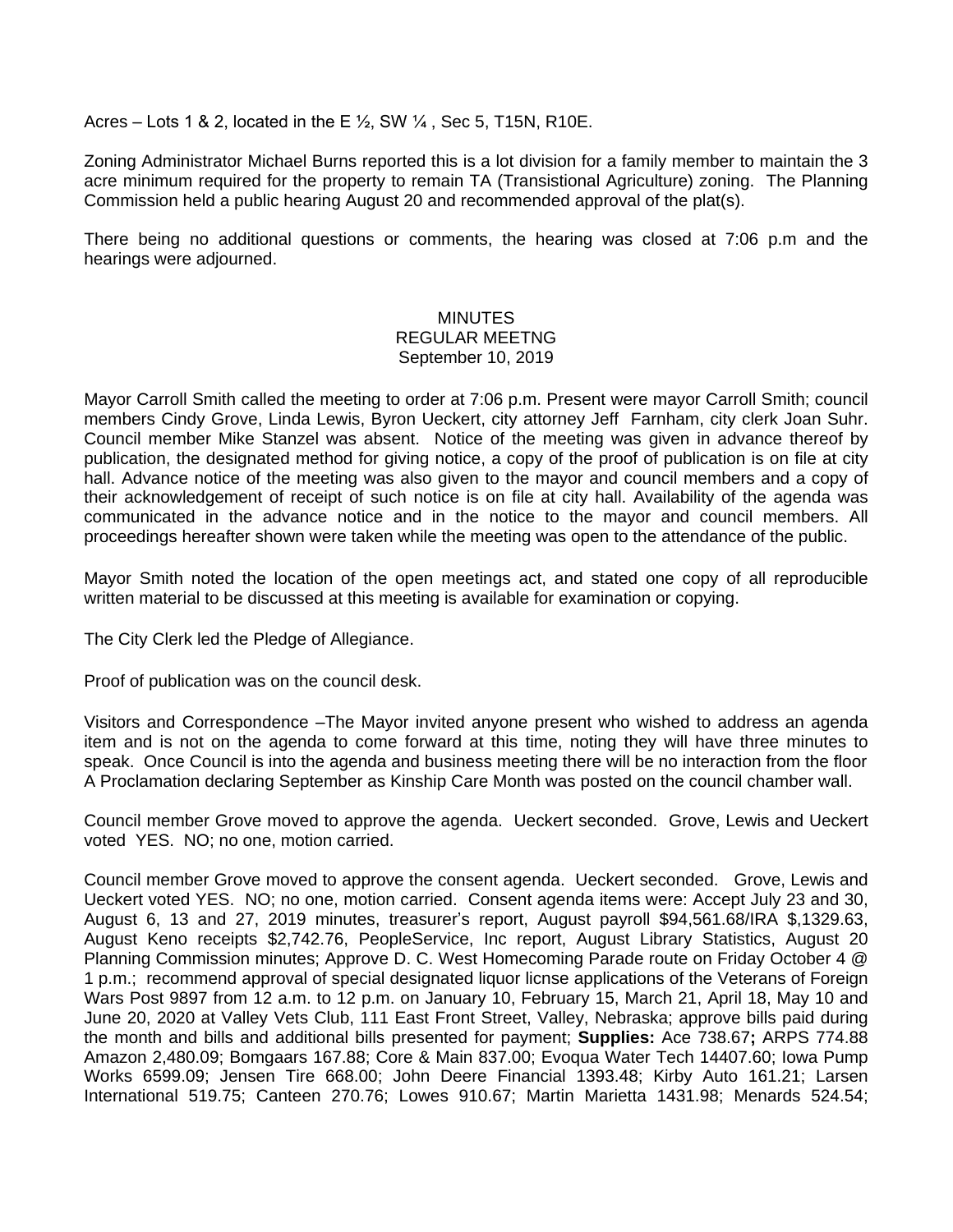Michael Todd 862.20; OfficeNet 426.09; Petty Cash 40.70; Power Plan 1614.27; Regal Awards 93.00; Rock Hill Sports 999.00; Rob's Oil 917.66; Tractor Supply 128.48; Wex 1813.70; **Services:** Aflac 935.82; Bauer Built 3410.65; Blue to Gold 235.00; BCBS 10320.34; Black Hills 165.96; Cox 1004.61; Chlor. Inc. 1674.70; Daily Record 74.90; Gazette 29.03; Dept. of Rev. 671.31; DC Env 464.20; Elkhorn Fence 1100.00; Everetts 89.45; Wayne George 6525.00; J Farnham 4500.00; FNB 9972.15; FSB 5962.50; Fremont Util 18503.53; Hayden Lawn Care 700.00; J.D. Car Wash 48.45; Jetters Plumbing 346.95; Iowa Library Assoc. 160.00; Jetco 42394.00; Linc Finan 1002.92;LNM 13234.00; L & L 1537.67; M Matzen 776.60; MAPA 953.00; Millard Sprinkler 5690.00; Mun. Code 80.00; NE Sweep 2314.53; NCS 864.03; NE Sheriff's Assoc. 75.00; O & P 50740.64; OPPD 16888.06; PeopleService 23521.00; Pap San 227.33; Century Link 119.75; Trekk 771.70; Twin Rivers Y 2673.36; Two Rivers Pumping 280.00; Util. Sec. 800.00; West-E-Con 3673.46; Window Pro 20.00; 3 Points Dev. 326,833.00; Mallard Landing 425820.01; Lanoha/Bluewater 188077.39; Menards Inc. 121080.85; **Taxes:** Fed 23067.27; NE 3498.42; **Reimburse/Refund**: L. Bequette 295.45; J. Suhr 67.55; USPS 491.88; John Sullivan 1000.00; Bertelsen, Bergman, Jung, Harrington, Pace, Johnson, Hazelwood, Turner, Brewser, Laverdure, Greenwood, Westin, Blossom, Desoe, Lierman, Ulrich, McDermott, Vencil, Hartman, Yin, Siedlik, Backman, Snow 150.00 each.

Council member Grove introduced Ordinance No. 724 entitled: AN ORDINANCE TO ADOPT THE BUDGET STATEMENT TO BE TERMED THE ANNUAL APPROPRIATION BILL; TO APPROPRIATE SUMS FOR NECESSARY EXPENSES AND LIABILITIES; TO PROVIDE FOR AN EFFECTIVE DATE, and moved that the statutory rule requiring reading on three different days be suspended. Council member Ueckert seconded the motion to suspend the rules and upon electronic vote on the motion the following council members voted YES: Grove, Lewis, Ueckert. The following voted NO: No one. The motion to suspend the rules was adopted and the statutory rule was declared suspended for consideration of said ordinance.

Said ordinance was then read by title and thereafter council member Ueckert moved for final passage of the ordinance, which motion was seconded by council member Lewis. The Mayor then stated the question "Shall Ordinance No. 724 be passed and adopted." Upon electronic vote, the following Council members voted YES: Ueckert, Grove, Lewis. The following voted NO: No one. The passage and adoption of said ordinance having been concurred in by a majority of all members of the council, the Mayor declared the ordinance adopted and the Mayor in the presence of the council signed and approved the ordinance and the clerk attested the passage and approval of the same and affixed her signature thereto. A true, correct and complete copy of said ordinance is on file at city hall.

Council member Lewis introduced, read and moved for passage of Resolution No. 2019-34 setting the property tax request for the current year at a different amount than the property tax request for the prior year. Grove seconded. Lewis, Ueckert and Grove voted YES. NO; no one, motion carried. A true, correct and complete copy of said resolution is on file at city hall.

Council member Lewis read the following into the record. "I am recommending the city council tables ordinance no. 725 until the planning board makes some final decisions on the Country Aire Subdivision. They had questions the developer was unable to answer at last month's meeting. Especially regarding the drainage and issues of adjacent and already established homeowners. Until the planning board has said yes or no, I don't think we should move forward. If they say NO then we would be stuck with the 13 plus acres that the farmer would not be able to farm.

In the beginning this project was to be funded by the developer including roads, water and sewer. Now he has decided it would be too much financially and wants to be a SIDs. The valuation of this land at last appraisal was \$194,000.00, I do think this is too high. But none the less the city gave the land to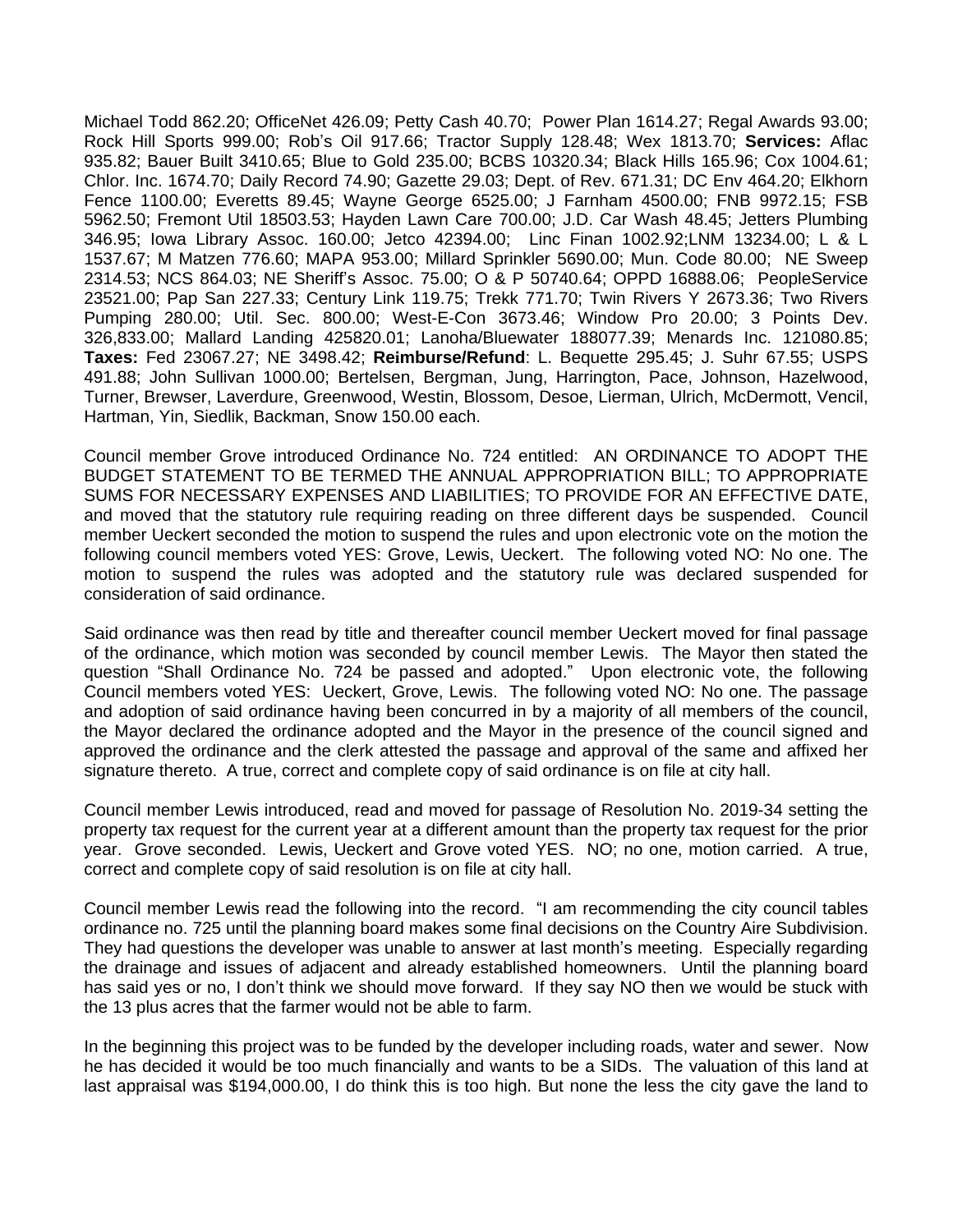the developer. I already feel we have been mislead and therefore ask this ordinance should be tabled or voted no for now."

Council member Grove introduced Ordinance No. 725 entitled: AN ORDINANCE AMENDING THE ZONING REGULATIONS OF VALLEY, DOUGLAS COUNTY, NEBRASKA, FINDING THE PROPOSED AMENDMENT WAS DULY SUBMITTED TO THE PLANNING BOARD OF VALLEY, DOUGLAS COUNTY, NEBRASKA FOR ITS RECOMMENDATION AND THAT SAID PLANNING BOARD RECOMMENDED THAT THE PROPOSED AMENDMENT BE ADOPTED; FINDING THE NOTICE OF HEARING ON SUCH AMDNEMENT WAS DULY GIVEN PRIOR TO THE HEARING AS PROVIDED BY LAW AND THAT SUCH PUBLIC HEARING WAS HAD THEREON; FINDING THAT THE ZONING MAP OF VALLEY, DOUGLAS COUNTY, NEBRASKA, BE AMENDED AS FOLLOWS THAT THE DESCRIBED REAL PROPERTY BE REZONED FROM R-1 (LOW DENSITY RESIDENTIAL) TO R-2 (MEDIUM DENSITY RESIDENTIAL), Country Aire-Section 2 in the NE 1/4, of the NE ¼, Sec 1, T15N, R 9E, and moved that the statutory rule requiring reading on three different days be suspended. Council member Ueckert seconded the motion to suspend the rules and upon electronic vote on the motion the following council members voted YES: Grove, Ueckert. The following voted NO: Lewis. The motion to suspend the rules was adopted and the statutory rule was declared suspended for consideration of said ordinance.

Said ordinance was then read by title and thereafter council member Grove moved for final passage of the ordinance, which motion was seconded by council member Ueckert. The Mayor then stated the question "Shall Ordinance No. 725 be passed and adopted." Upon electronic vote, the following Council members voted YES: Grove, Ueckert. The following voted NO: Lewis. The passage and adoption of said ordinance having been concurred in by a majority of all members of the council, the Mayor declared the ordinance adopted and the Mayor in the presence of the council signed and approved the ordinance and the clerk attested the passage and approval of the same and affixed her signature thereto. A true, correct and complete copy of said ordinance is on file at city hall.

Council member Ueckert introduced, read and moved for passage of Resolution No. 2019-35 to authorize building official Michael Burns to issue a conditional use permit to Western Engineering to establish an asphalt plant and material piles at 30708 Rainwood Road. Council member Grove seconded. Ueckert, Grove and Lewis voted YES. NO; no one, motion carried. A true, correct and complete copy of said resolution is on file at city hall.

Council member Grove introduced, read and moved for passage of Resolution No. 2019-36 to approve the preliminary and final plats of Miller Acres Lot 1 & 2 located in part of the East  $\frac{1}{2}$ , of the SW  $\frac{1}{4}$ , Sec 6, T15N, R10E. Council member Lewis seconded. Grove, Lewis and Ueckert voted YES. NO; no one, motion carried. A true, correct and complete copy of said resolution is on file at city hall.

Bob Hassebrook, 7505 North 285<sup>th</sup> Avenue Circle speaking on behalf of the Pines Homeowners Association and 99% of the Pines homeowners, requested 25 mph speed limit signs be posted in the subdivision and that parking be limited to one side on the narrow 22' streets with no parking allowed on Potter Street. Mr. Hassebrook added there are a lot of duplexes that have adequate parking in driveways. Council consensus was to install 25 mph speed limit signs and address the parking request.

Chief Brett Smith reported the police department has no way to enforce the rules for the five camper pads in the park because the rules were adopted by resolution. He stated the council needs to pass an ordinance with a penality clause for violations of the camper pad rules. Mr. Farnham will follow up with this request.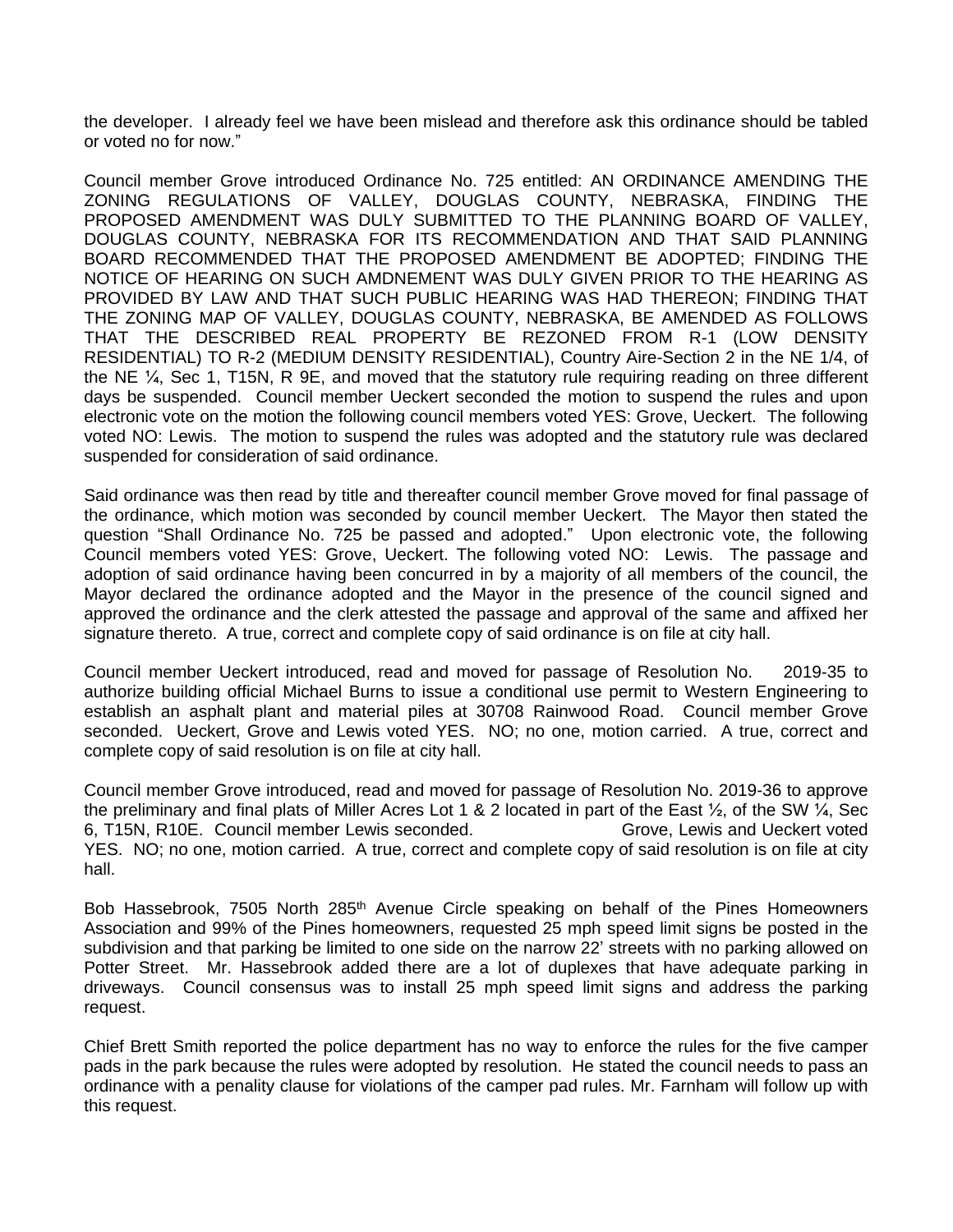Council member Lewis introduced, read and moved for passage of Resolution No. 2019-37 to amend resolution 2019-30 to show that the city council consents to the execution of a subdivision agreement with NLH Enterprises, LLC reflecting a name change from Groundscapes, Inc. Council member Grove seconded. Lewis, Ueckert and Grove voted YES. NO: no one, motion carried. A true, correct and complete copy of said resolution is on file at city hall.

Mr. Farnham gave an overview of the Valley Shores paving project which began with a town hall meeting to do an asphaltic overlay on the streets. An agreement to split the costs between the City and Valley Shores was executed. The project is complete and has been finaled, the total project cost is \$551,601.56. A title search will be completed, notice will be published and property owners will receive a letter notifying them of the amount of their assessment and the date of the hearing. Fifty lots have paid a partial assessment which will be paid to the City. The city engineer passed out copies of the assessment numbers. The council will schedule a hearing and sit as a board of adjustment, following which property owners will have 50 days to pay the assessments in full before they become part of the property tax equasion with Douglas County. A five-year payout as opposed to ten-years wa discussed. The assessment numbers are based on 139 residential and 4 commercial lots with 90% charged to residential and 10% charged to commercial. Each of the 139 residential properties will be assessed \$1,786.06, Lot 141 \$8,541.46, Lot 142 \$9,358.42, Lot 143 \$3,750.66 and Lot 144 \$5,888.53.

Council member Grove introduced, read and moved for passage of Resolution No. 2019-38 to set October 8 at 7 p.m. as the date to conduct a hearing and meet to consider objections, if any, to the proposed special assessments for Paving Improvement District 2018-1. Council member Lewis seconded. Grove, Lewis and Ueckert voted YES. NO; no one, motion carried. A true, correct and complete copy of said resolution is on file at city hall.

City Engineer – 2018 Water system improvements (Ginger Cove/Ginger Woods). Greg Perry reported the crossover date is September 19.

Flat Water – Phase 1. Wayne George has completed the curb and gutter along West Valley Street. Work will begin tomorrow to connect the flume to the drain. Timber Shores is meeting next week to advertise for bids to improve drainage. Flatwater has begun dynamiting to improve bank stability.

Jim Olmsted reported on 2019 Flood Recovery, Sewer CCTV – Bids for the project will be opened October 8.

2019 Flood Recovery, Gardiner Street Stormwater pumping station – Working on plans and specifications.

2019 Flood Recovery Valmont Lift Station Rehab – Working on plans and specifications.

2019 Flood Recovery, Ballfield restoration – Will meet with Mr. Hansen to review damage and compile a cost estimate.

2019 Flood Recovery, Pines Culvert and Intersection replacement/Front Street – compiling cost estimates.

FEMA 2019 Flood Recovery - Agreement for engineering services and authorizarion to proceed with recovery work will be on the September 24 meeting agenda.

Other-Miscellaneous, Country Aire Section 2 is moving forward.

Flatwater Phase 2 & 3 – plans are in progress and Flatwater is installing silt fence.

FEMA documentation and cost estimates are being completd. An on-site visit is scheduled for the first week in October.

City Attorney – Met with Carstensen Construction to review and discuss change order requests for the Ginger Cove/Ginger Woods water extension project. His office has been working with Valley Shores assessments.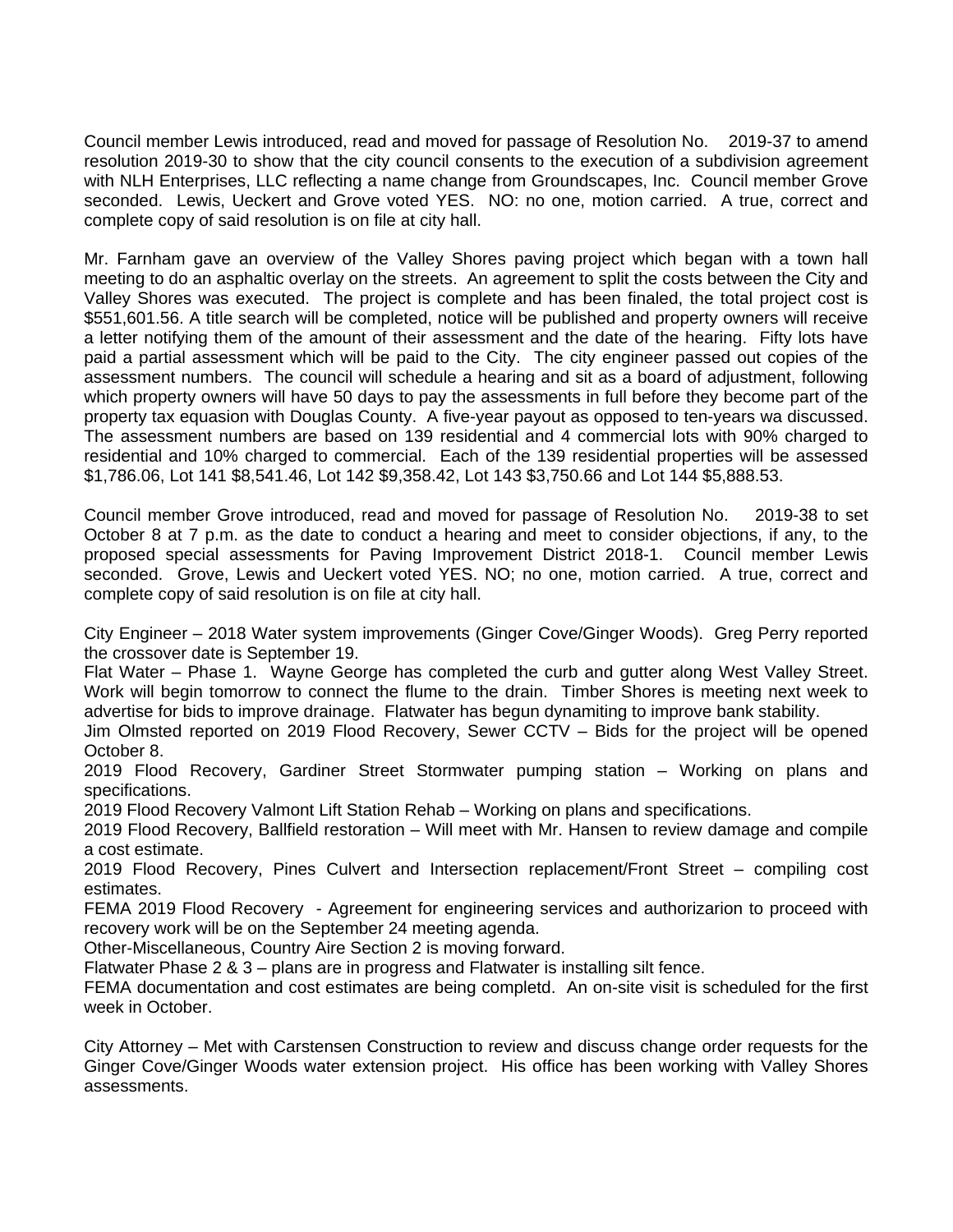Mayor's Report – There is a FEMA meeting tomorrow at 9 a.m.

D C West First Grade is touring city hall Thursday morning at 9 – there are 4 classes with 20 students each.

FCC Rural Tour Consumer Education Forum is meeting September 18 from 2 to 3 p.m., at Valley Public Library – An invitation has been issued to public officials to attend the session at Keene Memorial Library in Fremont from 9:30 to 11:30 that day

Received a reminder from Valmont with an offer to help regarding drainage ditch along Valmont property north side of Ida Street, we have no easement from Lyman-Richey.

Andersen Plumbing has installed 276 MXU's PeopleService has programmed 126.

Public Works has acquired the materials (rip-rap) for bridge repair at  $252<sup>nd</sup>$  & Fort Street.

A bridal shower sponsored by Friends of the Library for Library Director Sami Voshell is September 25 from 2:30 to 4:30 p.m.. The wedding date is October 5.

Council member Ueckert moved to go into executive session at 8:00 p.m. regarding change request proposals submitted by Carstensen Contracting, Inc. Grove seconded. Ueckert, Grove and Lewis voted YES. NO; no one, motion carried.

Mayor Smith stated Valley City Council will adjourn in executive session regarding change request proposals submitted by Carstensen Contracting, Inc.

Council member Grove moved to reconvene in open session at 8:25 p.m. Lewis seconded. Grove, Lewis and Ueckert voted YES. NO; no one, motion carried.

Other - Twin Rivers YMCA 9th annual Freedom Run is September 15. D C West Homecoming Parade is October 4, 1 p.m. MAPA annual dinner meeting is October 9, 6 p.m., Blair Marina.

End of Fiscal Year meeting is September 24, 7 p.m.

The meeting was adjourned at 8:26 p.m.

\_\_\_\_\_\_\_\_\_\_\_\_\_\_\_\_\_\_\_\_\_\_\_\_\_\_\_\_\_\_ \_\_\_\_\_\_\_\_\_\_\_\_\_\_\_\_\_\_\_\_\_\_\_\_\_\_\_\_\_ Mayor Carroll L. Smith City Clerk Joan Suhr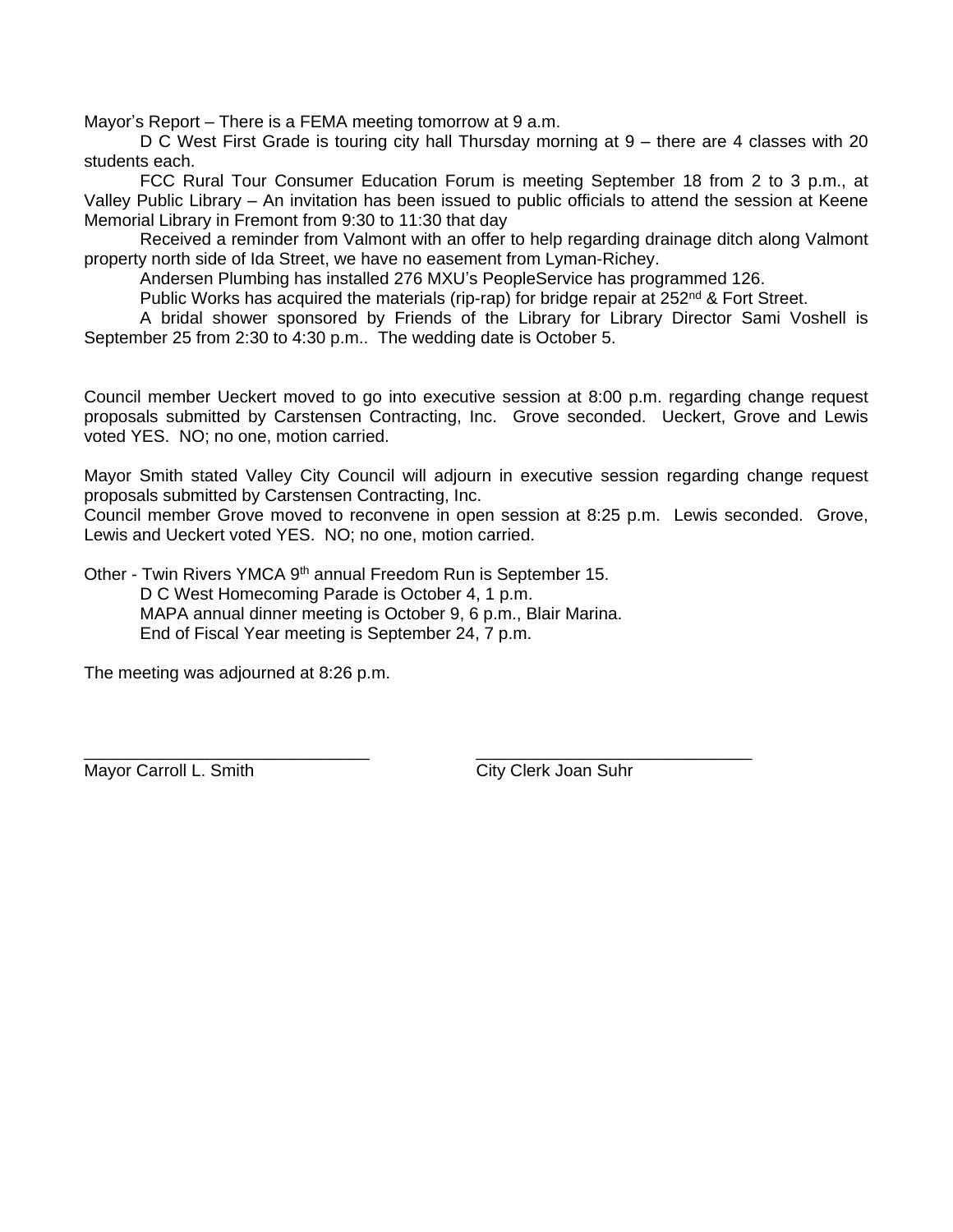#### VALLEY CITY COUNCIL SPECIAL MEETING September 24, 2019

Mayor Smith called the meeting to order at 7:00 p.m. Present were Mayor Carroll Smith; Council members Cindy Grove, Linda Lewis and Bryon Ueckert. Council member Mike Stanzel was absent.

Mayor Smith noted the location of the open meetings act and that one copy of all reproducible written material to be discussed at this meeting is available for examination or copying.

Council member Ueckert led the Pledge of Allegiance.

There were no visitors or correspondence.

Proof of publication was on the council table.

Council member Grove moved to approve the agenda. Lewis seconded. Grove, Lewis and Ueckert voted YES. NO; no one, motion carried.

Council member Lewis moved to approve payment of end of fiscal year bills. Grove seconded. Lewis, Ueckert and Grove voted YES. NO; no one, motion carried.

Council member Grove introduced, read and moved for passage of Resolution No. 2019-39 authorizing Mayor Smith to execute a professional services agreement with Olmsted and Perry Consulting Engineers for the 2019 flood event related to FEMA funding. Lewis seconded. Grove, Lewis and Ueckert voted YES. NO; no one, motion carried. A true, correct and complete copy of said resolution is on file at city hall.

Mayor's report – FEMA is meeting with Kenny Grimm this Thursday.

FEMA site inspections are scheduled for Thursday October 10 with Jim Olmsted, Kenny Grimm, Nate Taylor and Keith Hansen participating.

Ginger Cove / Ginger Woods water service transition went smoothly.

He attended the FCC presentation at the library on robo and scam calls September 18.

D C West Homecoming Parade is Friday October 4 @12:45 p.m.

A **Surprise** birthday party invitation is at your place.

Reminders: Friends of the Library are having a bridal shower for Library Director Sami Voshell tomorrow. Wedding date is October 5.

We need MAPA annual dinner reservations tonight. October 9 at 6 p.m. Blair Marina.

Other – There was a question regarding filling a rural swimming pool with city water.

The meeting was adjourned at 7:09 p.m.

\_\_\_\_\_\_\_\_\_\_\_\_\_\_\_\_\_\_\_\_\_\_\_\_\_\_\_\_\_\_ \_\_\_\_\_\_\_\_\_\_\_\_\_\_\_\_\_\_\_\_\_\_\_\_\_\_\_\_ Mayor Carroll L. Smith Clerk Joan Suhr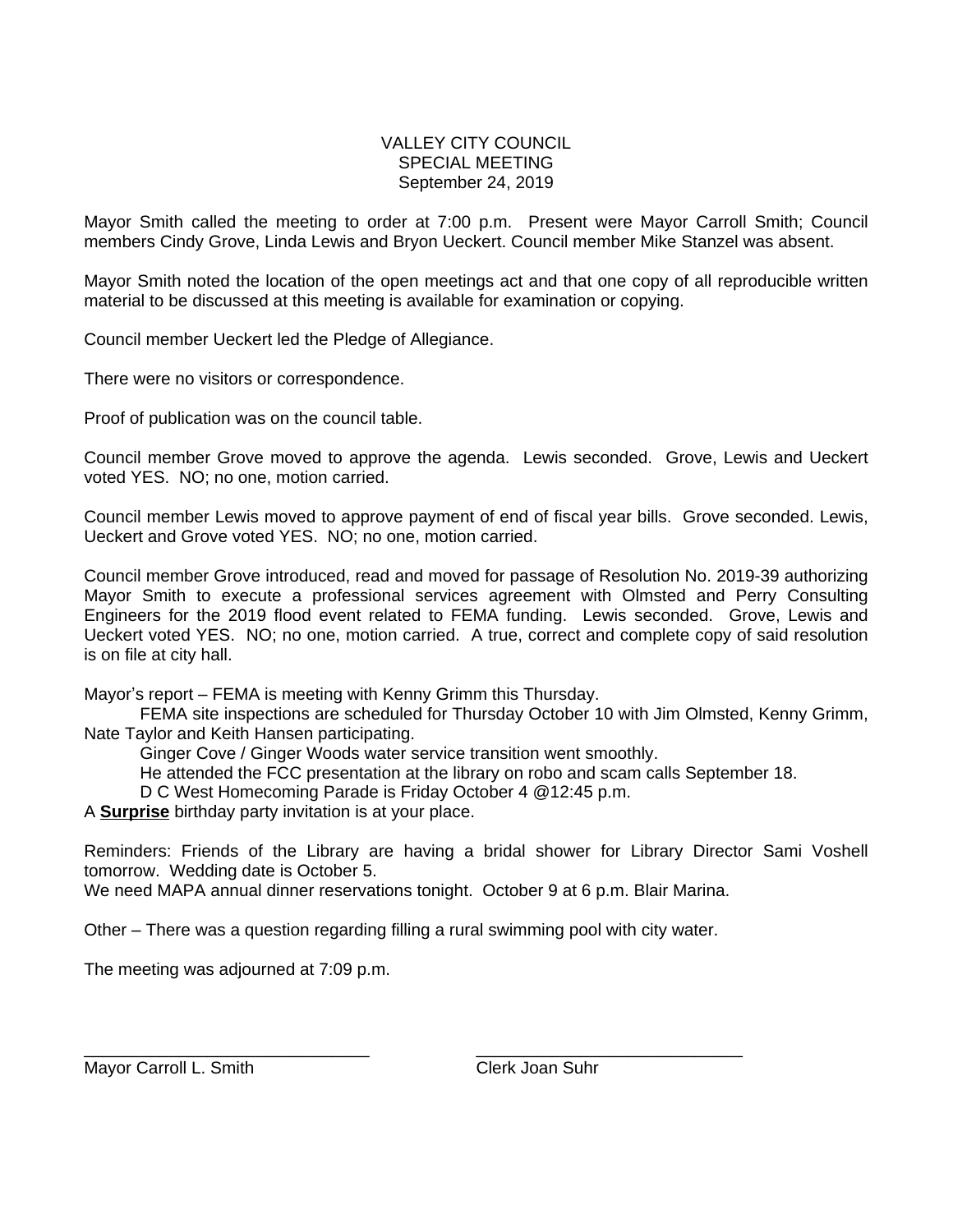AGENDA VALLEY CITY COUNCIL September 24, 2019

**A Copy of the Open Meetings Act is located on the north wall of the Council Chamber**

**Any agenda item may be moved at any time at the discretion of the Mayor**

**The Mayor and Council reserve the right to adjourn into executive session on any agenda item per Nebraska Revised Statutes 84-1410.**